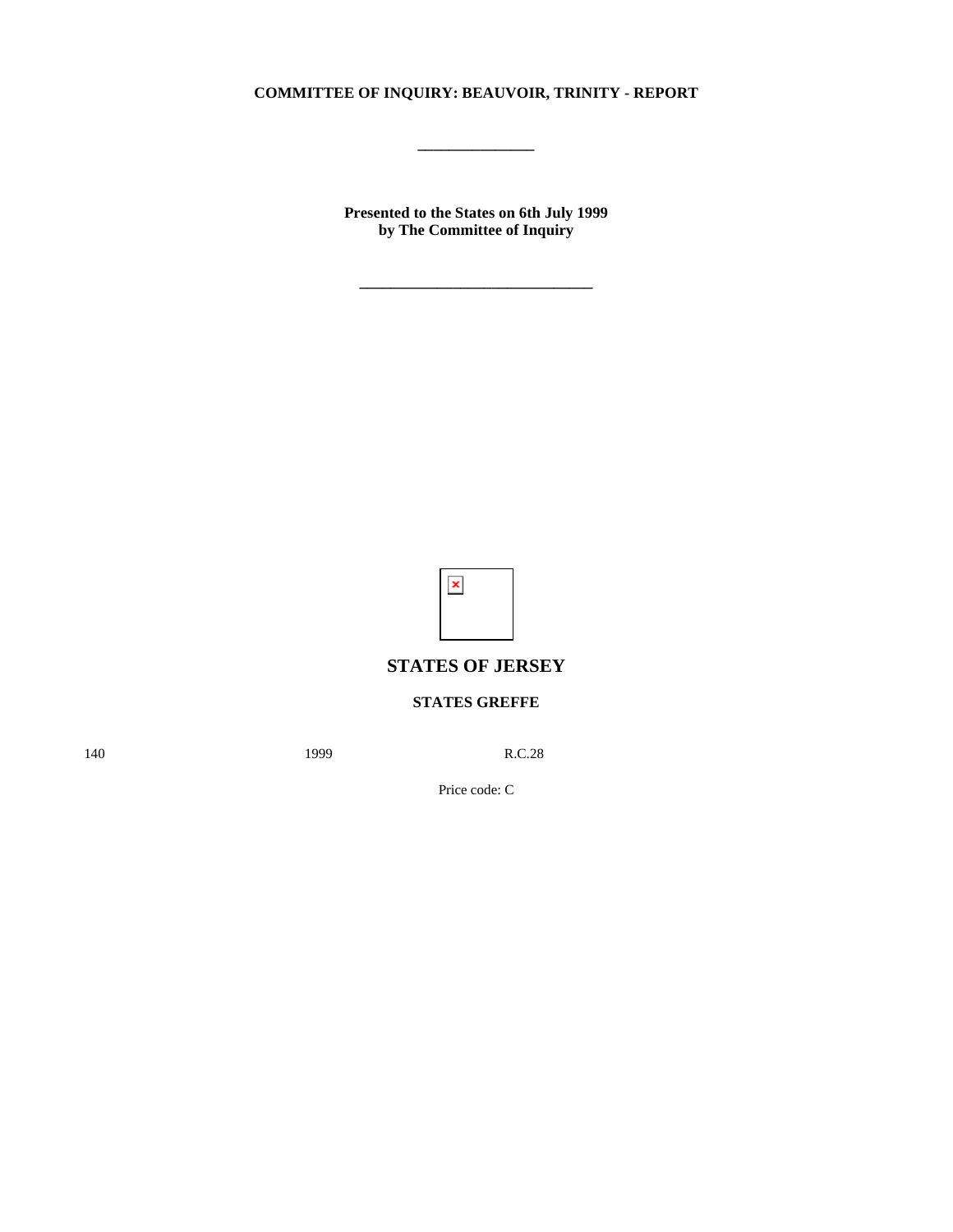## **STATES OF JERSEY COMMITTEE OF INQUIRY**

## **INTO THE CIRCUMSTANCES WHEREBY THE DEVELOPMENT AT BEAUVOIR RUE DE LA CROISERIE, TRINITY WAS PERMITTED**

## **Introduction**

## The decision to establish a Committee of Inquiry

On 7th October 1998 the States adopted a proposition of Senator R. J. Shenton, O.B.E., and approved the appointment of a Committee of Inquiry to investigate fully all the circumstances whereby building development at Beauvoir, Rue de la Croiserie, Trinity, was permitted, and to report back to the States with such recommendations (if any) as the Committee considered to be appropriate. In the report accompanying the proposition Senator Shenton outlined six areas of concern -

 that the property had been changed from a traditional agricultural type property to 'a building of huge proportions, far exceeding the size of the original property';

that the building was rendered rather than of granite construction;

that the work had proceeded with the minimum of publicity;

 that aspects of the development had been undertaken before permission had been sought and, at times, permission had been applied for retrospectively;

 that several permissions had been granted by the Planning and Building Services Department without any referral to the Committee;

 that some of the development applications had not been advertised and others had been couched in 'vague, ambiguous and even misleading terms'.

In bringing the report and proposition to the States, Senator Shenton explained that his interest had arisen from contact he had had with owners of neighbouring properties who had approached the Greffier of the States requesting that a Board of Administrative Appeal be established to consider these issues. The Greffier had advised, however, that the issues that the owners wished to raise were not appropriate for review under the Administrative Decisions (Review) (Jersey) Law 1982, as amended, but that it was open to them to seek the support of a politician to pursue the matter in the States on their behalf. In the ensuing States debate Senator Shenton affirmed that he had known the property for some time because his son had considered purchasing it previously.

#### Membership

1. The Committee of Inquiry appointed by the States comprised -

 Senator L. Norman, President Deputy D.R. Maltwood Deputy J. Huet Deputy A. Breckon Deputy K.W. Syvret, M.B.E.

#### Terms of reference

The terms of reference of the Committee were:

*'to investigate fully all the circumstances whereby a development at Beauvoir, La Rue de la Croiserie, Trinity, was permitted, and to report back to the States with such recommendations (if any) as the Committee considers to be appropriate'.*

In undertaking its task the Committee was mindful of the fact that it could not change nor modify decisions which had already been taken by States Committees. Its role was to report and comment on events and decisions. It did not have the power to change them.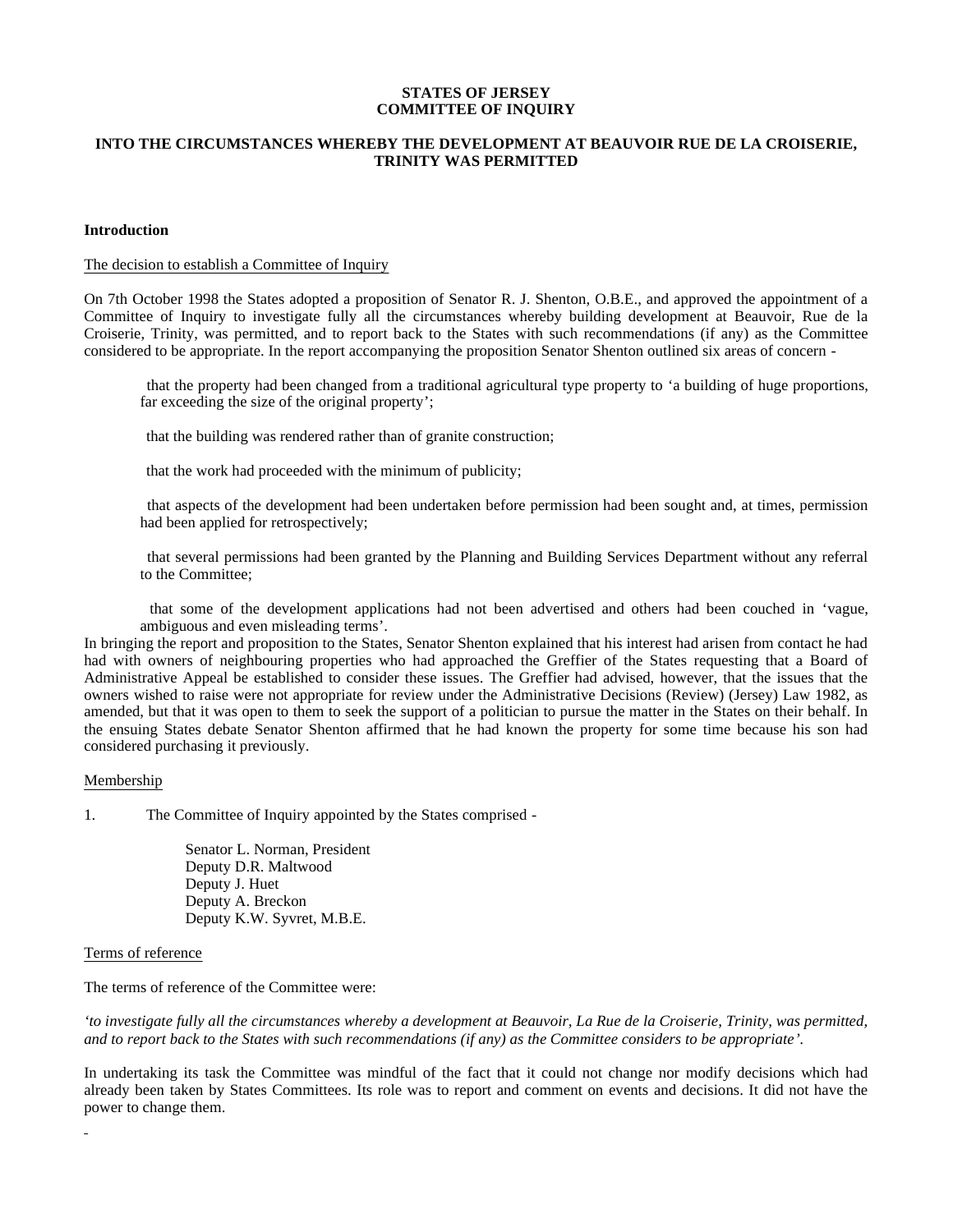## Methodology

As the inquiry focussed on the developments and extensions of a private home owned by a particular family, who had already been the centre of media attention over this issue, the Committee agreed that its meetings should not be open to the public and that all evidence should be considered in private.

1st meeting of the Committee of Inquiry 2nd November 1998

The Committee met on seven occasions. It considered a wide range of written evidence, including a video produced by the owners of Beauvoir prior to the commencement of development work, the files and drawings held by the Planning and Building Department and the files and papers collated by Senator Shenton, neighbours who had made the original complaint, the owners of Beauvoir, their agent and their builders.

The Committee visited the property and viewed its external appearance but was discouraged from viewing the property internally. Out of respect for the privacy of the owners, therefore, the Committee did not enter the house or cottage. The Committee also interviewed, in closed hearing, those persons connected with the events whose names are listed in Appendix 1.

#### **Background information**

## The Planning and Building Services Department and the roles and responsibilities of its officers

The Director of Planning and Building Services is accountable through the Committee's Chief Executive Officer to the Planning and Environment Committee. In carrying out its application responsibilities, the Department of Planning and Building Services has three sections 'Development Control', 'Building Control', and 'Administration'.

Planning and Building Control are two professional functions, both of which are governed by legislation. Both areas are staffed by appropriately trained professionals whose functions and training are different. The third section, 'Administration', is responsible for progressing the applications and driving the planning and building process forward. Although planning and building control are different disciplines, there is a good deal of overlap between the two functions and close team work is required. For this reason, teams are organised on an area basis. The Parish of Trinity falls within an area served by a team of two planners and two building control officers. During the course of the Beauvoir development there were significant changes in personnel within the area team. Appendix 2 lists those in the area team and others who had an involvement in this development.

#### Delegated powers

During the 2½ year period from 19th June 1996 to 17th December 1998, when the applications for the development of Beauvoir were submitted, a scheme of delegated powers was introduced as a response to the growing workload of the Committee which at the time was meeting weekly to cope with an increasing number of applications.

The scheme was introduced through the States of Jersey (Amendment No. 5) (Jersey) Law 1996, which was adopted by the States on 7th November 1995 and came into force on 10th October 1996. The Planning and Environment Committee quickly took advantage of the new arrangements and, on 7th November 1996 approved the delegation of certain of its functions under the Island Planning (Jersey) Law 1964, as amended ('the Planning Law'), the Public Health (Control of Buildings) (Jersey) Law 1956, as amended, and the Building Bye-Laws (Jersey) 1996. The terms of the delegation were recorded in an Act of the Committee and published as R.C.34 of 1996. The text of the Act is published as Appendix 3 to this report.

The Committee approved an internal procedures memorandum effective from 11th November 1996 which outlined the administrative procedures whereby decision-making under delegated powers would be exercised. The memorandum has been made available to the public and the text of the memorandum is published as Appendix 4 of this report.

Under the new scheme of delegation, the Director of Planning and Building Services was empowered to take certain decisions himself without referral to the Committee. An Applications Sub-Committee was also established to consider the bulk of applications which fell beyond the powers delegated to him. Currently about 90 per cent of all applications are dealt with by the Director of Planning and Building Services without referral to the Committee or Sub-Committee, and about ten per cent of applications are considered by the Applications Sub-Committee. The full Planning and Environment Committee considers only a handful of major applications each year, and also considers appeals from Application Sub-Committee decisions and decisions delegated to the Director of Planning and Building Services.

This formal system of delegated functions overlays an earlier informal system in which, for minor small works, applications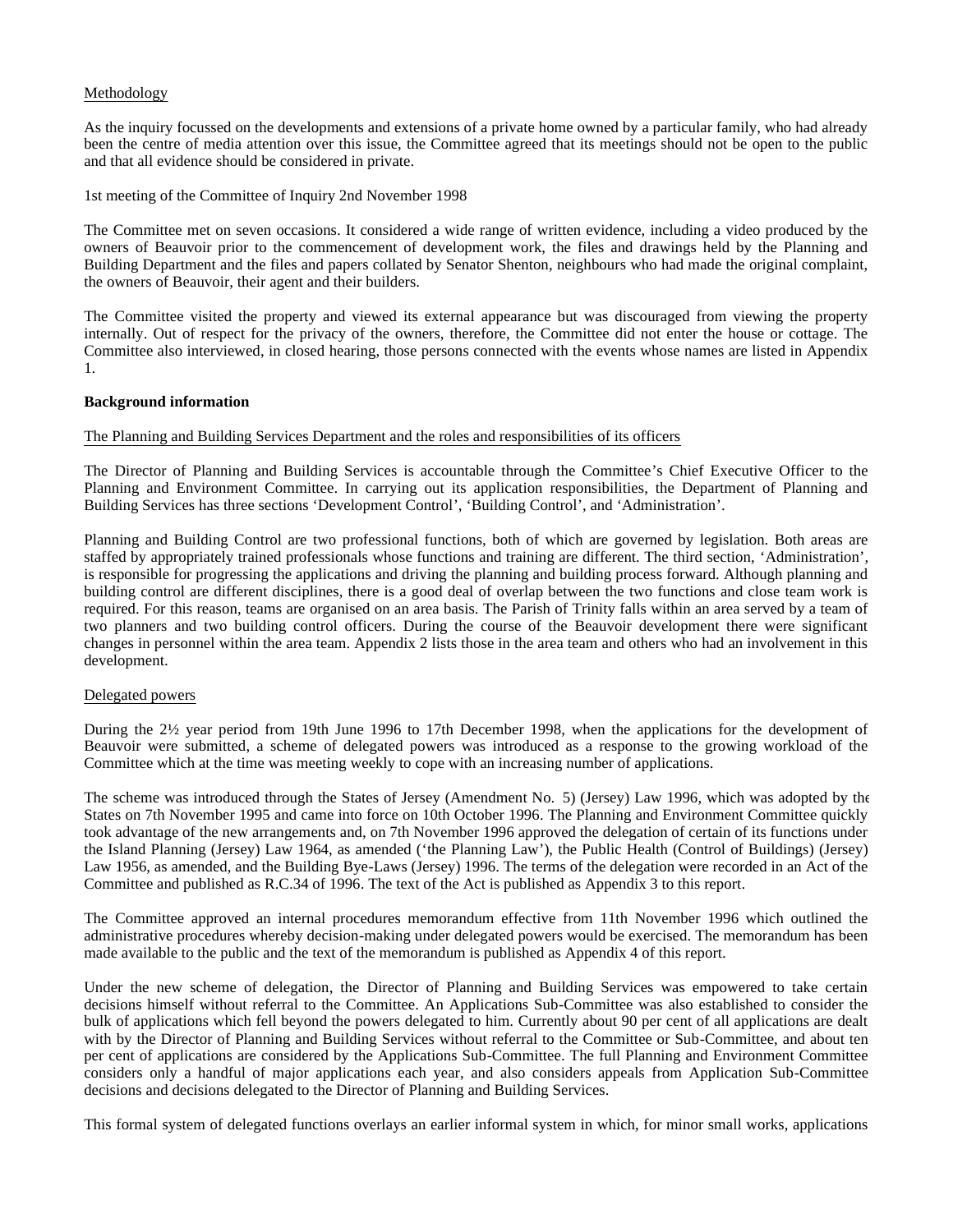are considered and approved by the planning officer in the area team.

#### The application process

When applications for development are received by Planning and Building Services, they are registered by the Administration staff and entered into a computerised system which automatically generates a list of new applications which is sent to a range of organisations, such as the Fire Service, which is automatically consulted either as a matter of practice or in response to the requirements of legislation. The list is also sent to Parish Halls and the Jersey Evening Post, which publishes the information as an unedited news item, not as an advertisement.

On registration, the Administration section identifies any other people or organisations who need to be consulted. This is double-checked later by professional planning officers.

The application is then considered by planning officers who take account of responses from those consulted and representations made by the general public. Planning officers also visit the site, log problems and arrange meetings to address any problems which have been identified. They then determine whether the proposed development can or cannot be accepted in principle, in accordance with States and Committee policies.

At this stage the planning officers may recommend that the application should be approved. Alternatively, they may recommend that the application is sent to the Applications Sub-Committee for consideration.

After consideration by planning officers the application is forwarded to building control officers, who study the details of the application for structural requirements and compliance with the building bye-laws.

The application is then studied by the Director of Planning and Building Services. Under the scheme of delegated powers he is responsible for determining whether it falls within the parameters of his power to approve or to refuse, or whether this is a decision for the Applications Sub-Committee or, in the case of very large developments, whether it is a matter requiring consideration by the full Committee.

Depending on the outcome, the application may be approved with or without conditions, or it may be referred to the next fortnightly meeting of the Sub-Committee.

When permission is given, a permit is issued to the applicant and a set of notices are given to him to be returned to the Department as the building work reaches certain stages. When the commencement notice is received by the Department, the Building Control Officer makes up a working file, photocopies the permit and sends it to the Planning Officer to inform him/her of the commencement of work. This enables the Planning Officer to check that any conditions imposed on the development are met.

## **The Beauvoir development**

## Location

Beauvoir is situated on La Rue de la Croiserie in the Parish of Trinity. Prior to 1969 it was a single unit of accommodation comprising a main house with attached barn and outbuildings. In 1969 permission was granted to convert the property into two units of accommodation, and in 1970 permission was given to renovate part of the property - the cottage. The buildings were of granite construction.

The whole property is located within an area designated in the Island Plan as an Agricultural Priority Zone. The policy (CO6) with regard to development in this zone is that -

"Agricultural land and all other land outside the 'Green Zone' the defined 'Built up Area', the 'Green Backdrop Zone' and *the 'Villages' is designated as an 'Agricultural Priority Zone' where:*

*(a) There is a presumption against any new non-agricultural development…"*

The Planning and Environment Committee interprets 'new... development' as meaning 'new buildings'. In this sense, therefore, the Beauvoir development, as an extension, refurbishment and re-build of an existing property, was not affected by the policy.

#### Development applications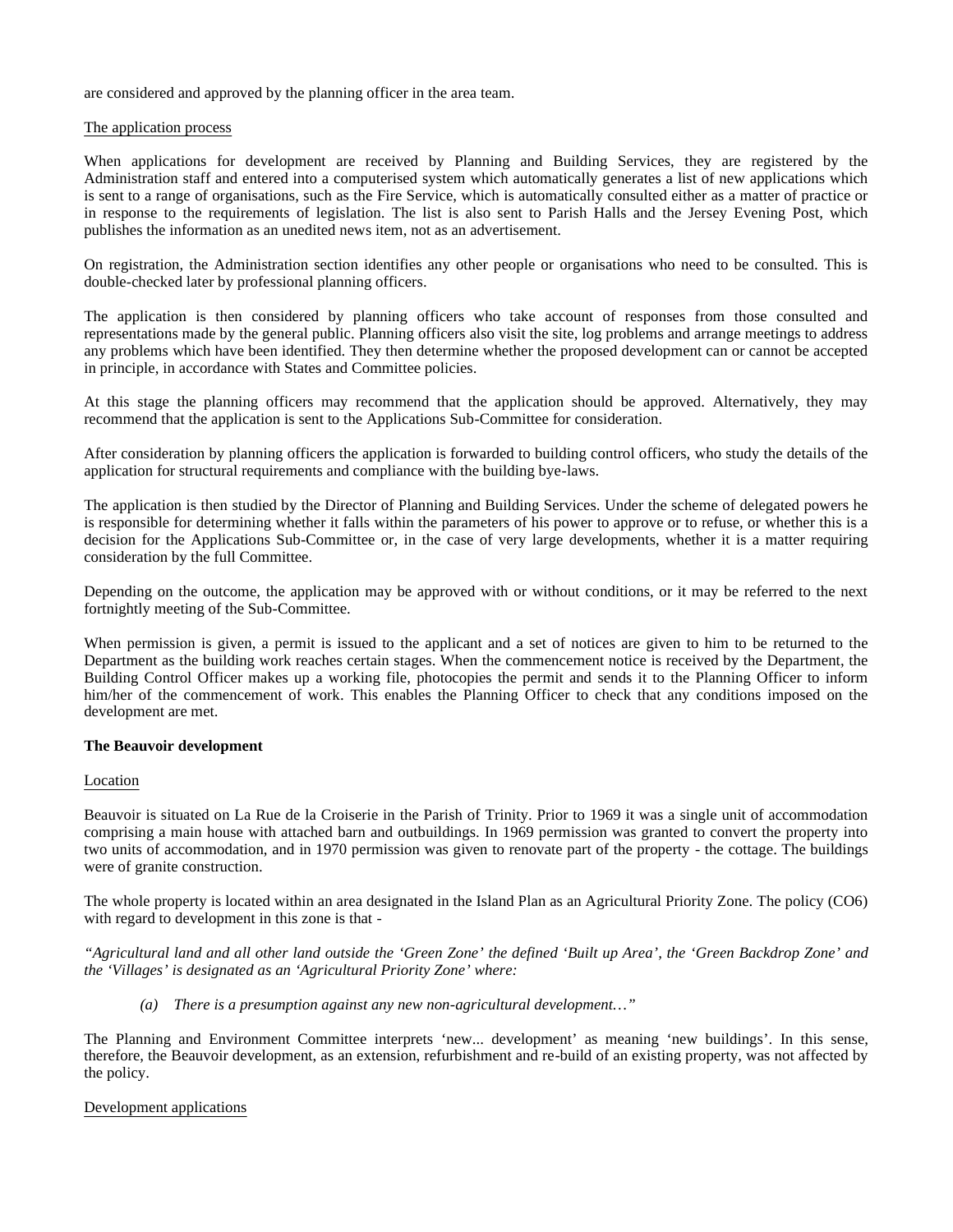The series of development applications considered by the Committee of Inquiry were made between 1996 and 1998. The first one, to change the use of Field 1202A, took place when the property was owned by Miss E Bichard. Subsequent applications were made while the property was owned by the current owners, who employed an agent to act on their behalf throughout that time.

**Application for change of use of Field 1202A** (application 6135/B) (12th June 1996) (published in Jersey Evening Post, 24th June 1996)

This field adjoining the western boundary of the property had an area of  $1\frac{1}{2}$  vergées. It was significantly lower than the surrounding agricultural land and could not be incorporated into other fields. As a result it was difficult to apply modern farming methods to it and therefore its use as agricultural land was limited. The owner of Beauvoir sought permission to change the use of the field and incorporate it within the garden area of Beauvoir. The Agriculture and Fisheries Committee, whose permission was required for this change of use, was reluctant to release the land initially but, following the placing of advertisements in the Jersey Evening Post, it was clear that no-one wished to take on the field for agricultural purposes. In view of this, the Agricultural and Fisheries Committee withdrew its objections to the change of use. The application for change of use was then discussed by the full Planning and Environment Committee (this was prior to the introduction of delegated powers) and was approved subject to landscaping conditions.

A subsequent application was submitted in respect of Field 1202A on 22nd August 1996, seeking to increase the garden area and reduce the size of the orchard. Once again, approval was given, subject to the submission of a detailed landscaping scheme, prior to the field being given over to domestic use.

**Application to demolish the cottage and re-build and to add an extension to the main house** (application 6135/C) (5th November 1996) (published in the Jersey Evening Post 8th November 1996)

The present owners had now purchased the property and wished to extend it. The plans for the development were extensive. In addition to a two-storey extension to the main house, the applicants requested permission to demolish and re-build the cottage. The wording of the application was as follows -

*'Demolish existing cottage and buildings and construct new cottage with integral garage and two-storey extension to main house incorporating dining room, kitchen, new entrance, family room, snooker room, utility and garage with bedrooms and bathroom in new first floor.'*

This application arrived in the Department three days before the introduction of the scheme of delegated powers, but the scheme was established by the time the consultation process had taken its course. As a result, it was considered by the new Applications Sub-Committee. The Department received no objections to the development following the publication of the application in the Jersey Evening Post.

Despite this, the Sub-Committee minutes of 29th January 1997 record that members were concerned ..*'regarding the mass of the proposed development in the Agricultural Priority Zone*.' With regard to the cottage the Sub-Committee stated that '*It had no objection to the demolition of the cottage and the rebuilding of a similar one with the same footprint'*.

In conclusion the minutes record that - *'The Sub-Committee decided to reject the application on the grounds that it is an unacceptable design in the countryside and constituted an overdevelopment of the site in a manner which would be detrimental to the amenities of the area'.*

## Negotiations and revised applications

Subsequent to the rejection of the application, the Committee requested its officers to negotiate a single storey extension to the property and the services of the Department's Conservation Architect/Urban Designer, were called upon to offer advice on what might be more acceptable. Several drawings were produced showing an extension to the main property which was lower and less imposing. This was achieved by the incorporation of the second storey within the roof-space to produce an appearance of a single-storey building. It was variously described as a 'one-storey', a 'one-and-a-half-storey', and a 'twostorey building'.

In the light of this guidance, the Agent submitted another application, considered by the Sub-Committee on 12th March 1997. The minutes record that '*the revised plans showed a single-storey extension which was not appropriate alongside the main house. It suggested that the extension walls and the side wings of the house be rendered leaving the main house in granite.'*

Despite the statement that the single-storey extension was *'not appropriate alongside the main house'*, the Planning Officer, wrote to the Agent on 14th March 1997 and stated that the *' Committee discussed the changes depicted on drawing No 1676*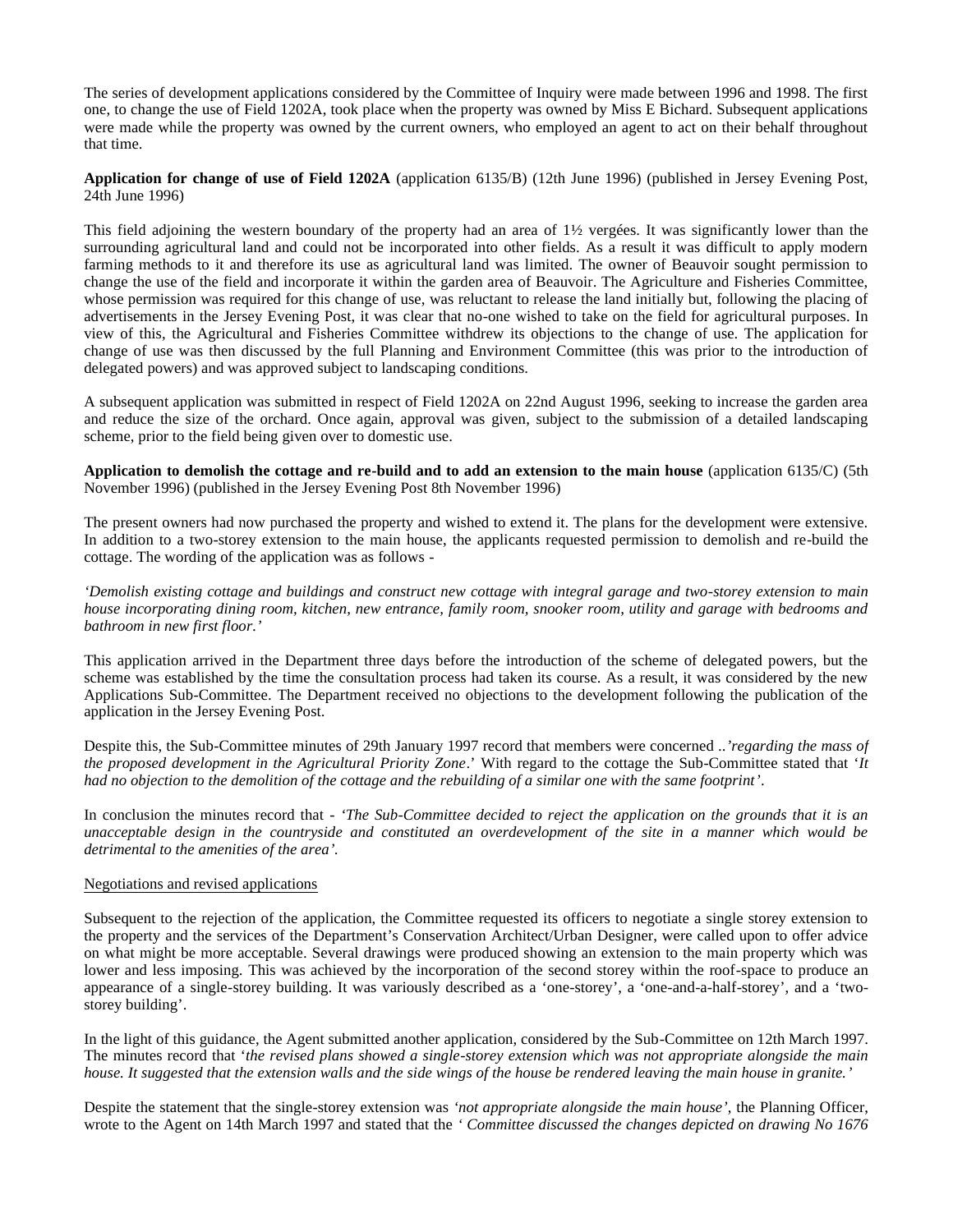*and were of the opinion that they could now support the extension to Beauvoir… subject to a number of minor changes'*

This apparent contradiction was addressed in evidence given by the Director of Planning and Building Services who stated that he had been present at the meeting and that the minutes of the Sub-Committee meeting were inaccurate. In his view, the Sub-Committee on that occasion, *'gave the green light for the project'*. He stated that *'The message that the Department took away was that while there were reservations about the granite, the scheme was now basically acceptable'* . He also confirmed that officers meet together to agree actions after every Sub-Committee meeting and that, if there had been any uncertainty about the intention of the Sub-Committee on this matter, it would have been raised in that discussion. He stated that in this case the view of the Department was clear and that, although the minutes were approved, they are not, in his opinion, an accurate record of the feelings of the Sub-Committee members at the time. He also emphasised that, at that time, minutes were received by the Department a long time after meetings*.* In his view, '*It would really slow the process down if officers had to wait before acting - there is always a trade off between speed and the accuracy of minutes.'*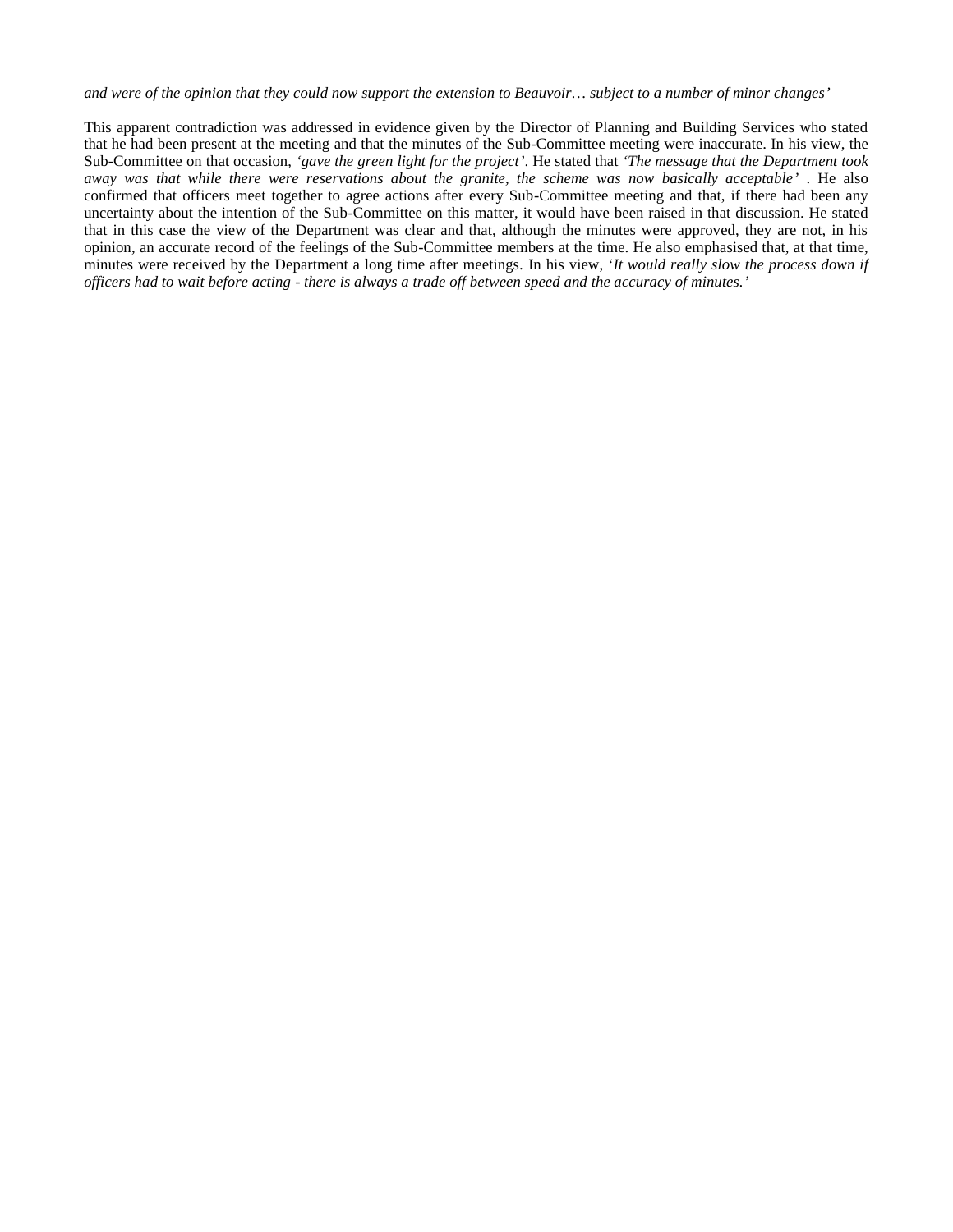**Application** (6135/D) (21st March 1997) (not published in Jersey Evening Post)

Following the Planning Officer's letter of 14th March 1997 reporting the Sub-Committee's decision to grant planning approval, the Agent submitted a more detailed development application and, remarkably, lodged it with the Department seven days later. The application was cleared by the Planning Officer in May 1997, and was cleared by Building Control in June 1997. The Director of Planning and Building Services approved the development application under delegated powers on 26th June 1997 and it was reported to the full Committee at its meeting of 2nd July 1997.

The permit granted permission for the owners to -

*'Demolish existing cottage and substandard building and construct new dormer cottage and two-storey extension incorporating family room, kitchen, dining room, snooker room and double garage with bedrooms and bathroom over. Construct inground concrete swimming pool'.*

There were conditions attached however -

*'That typical details of doors, windows, dormers, roof features, and other decorative details be submitted for approval before development commences on the site'.*

No permit was issued in response to the 'in-principle' application considered by the Applications Sub-Committee on 12th March 1997. The Applications Sub-Committee minutes show that the Sub-Committee was not yet happy with the proposed development, albeit that the minutes are now being challenged. Following that meeting, although the papers considered by the Applications Sub-Committee would have led at most to a planning 'in principle' permit being issued, a development permit was issued on the strength of detailed information received one week after the application was considered by the Sub-Committee. To date therefore, the letter of approval sent by the Planning Officer on 14th March 1997 is the only written indication that approval was given.

Senior officers within the Department take the view that the failure to issue a formal 'in principle' permit following the Sub-Committee meeting was an unfortunate oversight, but the rapid submission of the more detailed information by the Agent, and its subsequent approval, effectively meant that the earlier material considered by the Sub-Committee had been 'overtaken by events'.

It appears that officers within the Department may also have been overtaken by events, or at least confused by the various terms used to describe the development. An undated building bye-law check list, for example, contains the following handwritten comment -

'*New Plans Received 17/6/97 2nd storey bed & bathroom arrived!! What's going on?'*

**Revised Application** (6135/D) (18th August 1997) (published in the Jersey Evening Post 22nd August 1997)

Once building work had commenced, the Agent submitted a revised application which sought to retain and re-furbish the cottage rather than demolish and re-build. It was approved on 16th October 1997 by the Director of Planning and Building Services under delegated powers and reported to the full Committee on 29th October 1997.

**Further Revisions** (6135/D) (13th November19/97) (not published in the Jersey Evening Post)

An application for a further revision was sent to the Department on 13th November 1997. On this occasion, the Agent sought to return to the original scheme of demolishing and rebuilding the cottage. Additionally, however, permission was also sought for the building of a wine store, boiler room and tennis court. On 9th January 1998, as before, the application was approved by the Director of Planning and Building Services under delegated powers. It was reported to the full Committee on 14th January 1998.

Once again the same conditions were placed on the development -

*'That typical details of doors, windows, dormers, roof features, and other decorative details be submitted for approval before development commences on the site'*

Neither the revised application nor the further revision was considered to be of major importance. According to the Director of Planning and Building Services both were amendments to a permission which had already been granted.

**Retrospective Application** (6135/D) (27th July 1998) (not published in the Jersey Evening Post)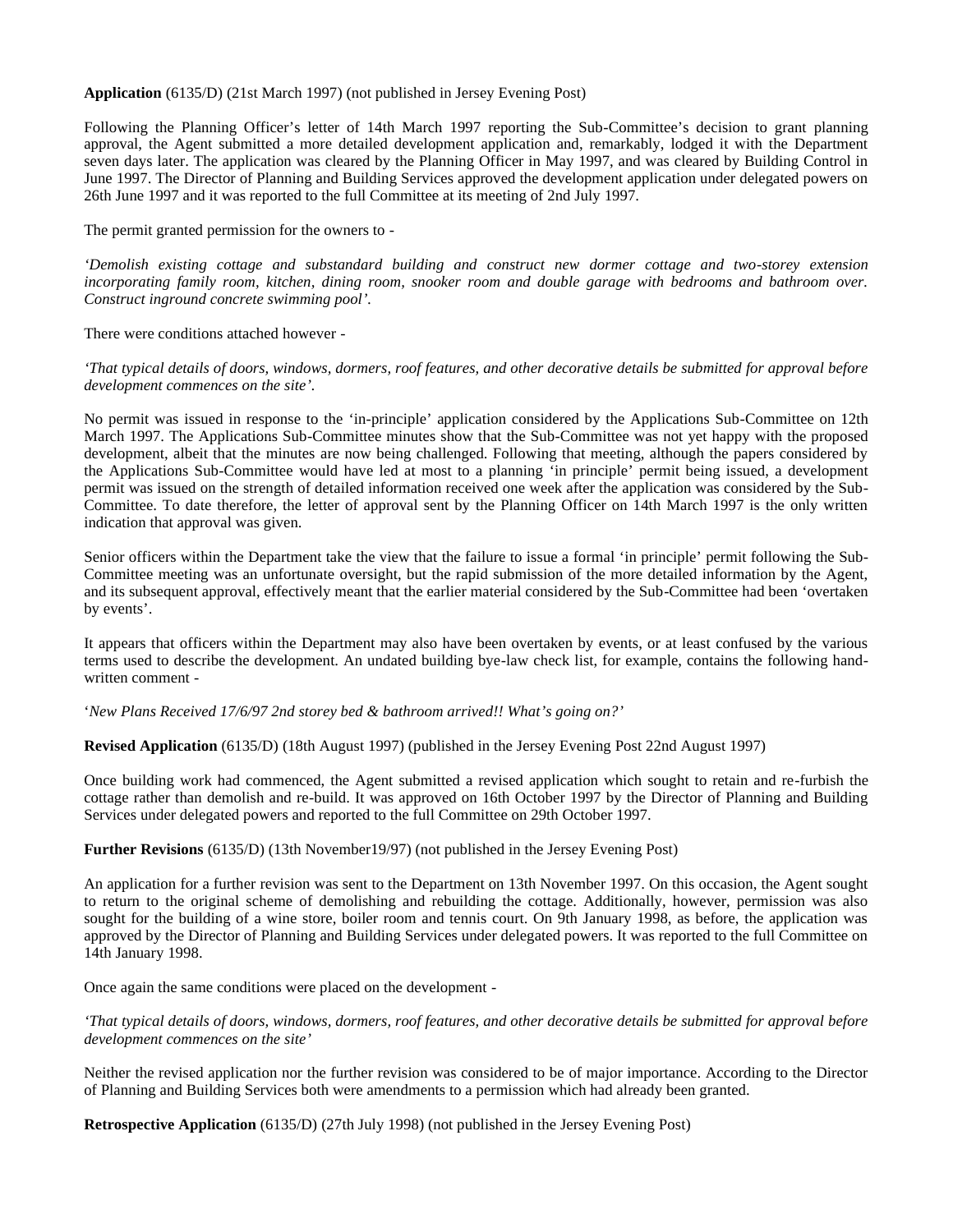This application sought retrospective approval for minor changes to the dormer windows of the cottage, the installation of a ground floor utility room door in the cottage and the deletion of two gable windows in the cottage. The changes to the dormers and first floor windows had already been agreed in writing by the Planning Officer, who took the view that they were improvements in the design which also benefited the neighbours. The change in location of the utility door was considered to be of minor importance. This application therefore was dealt with under delegated powers. It was approved by the Director of Planning and Building Services on 10th September 1998 and reported to the full Committee on 23rd November 1998.

During the course of the Inquiry the Committee was informed that that the owners had created an additional unit of accommodation within the main house and extension without seeking the necessary permission under the planning laws. Similarly the owners failed to seek the necessary permission under the Regulation of Undertakings and Development (Jersey) Law 1973, as amended. (see page 17)

No retrospective application was submitted with regard to this development because the owners removed the limited works which had created the additional unit.

## Two other applications

There were two other applications both of less significance:

**1. application to reposition the driveway** (6135/E) (15th April 1998) (published in the Jersey Evening Post 17th April 1998)

 This was approved under the earlier informal arrangements (described on page four) whereby planning officers could give approval for small non-contentious items. The officer gave approval on 1st May 1998 and reported it to the Committee on 13th May 1998.

## **2. application to construct a GRP open porch** (6135/F) (22nd May 1998) ( not published in the Jersey Evening Post)

 Approval for this was given by the Director of Planning and Building Services under delegated powers on 15th December 1998. It was reported to the full Committee on 22nd December 1998. Although a relatively minor application, it generated a good deal of correspondence between the Agent and officers of the Department, who initially insisted that the porch should be constructed in granite. At one stage, the strength of feeling was such that the Agent, contacted Grainger PDC (planning and property development consultants) who wrote to the Department suggesting it had exceeded its authority in law in this matter.

## The building process

Having obtained building permission on 26th June 1997, building work began on 17th July 1997, but the conditions specified on the permit were ignored. No details of the doors, windows, dormers, roof features, and other decorative details were submitted for approval before development commenced, and no-one contacted the Agent to enforce the conditions.

The Committee of Inquiry was told by senior managers of the Department that 'conditions are conditions' and that developers are expected to meet the requirements of whatever conditions are imposed. They stated that the building control officers are key players in this matter. They are the 'eyes and ears' of the planners. The Assistant Building Control Officer confirmed that he had followed the correct procedure and notified the Planning Officer when the commencement notice had been received from the agent.

Two senior planning officers who were interviewed, however, used the same phrase to describe their role in ensuring that conditions are complied with*. 'In a perfect world,'* they said*,* on receipt of notification that building work had commenced, they would check the files to ensure all conditions had been met. According to the Senior Planning Officer responsible for this development -

*'The correct procedure would be that once I received that note - I would check the file and check if there were any conditions outstanding and if there were - to write to the agent. The pressure of work is such that planners don't do that because we have so many other things to do as well. This is seen as an administrative detail which is often overlooked. Also it is seen as something which can be picked up later as the work develops. In a perfect world it should have been attended to from the outset. In practice though we tend to expect the details to come at some later stage. It is usual that further information arrives from the developer at some stage'*.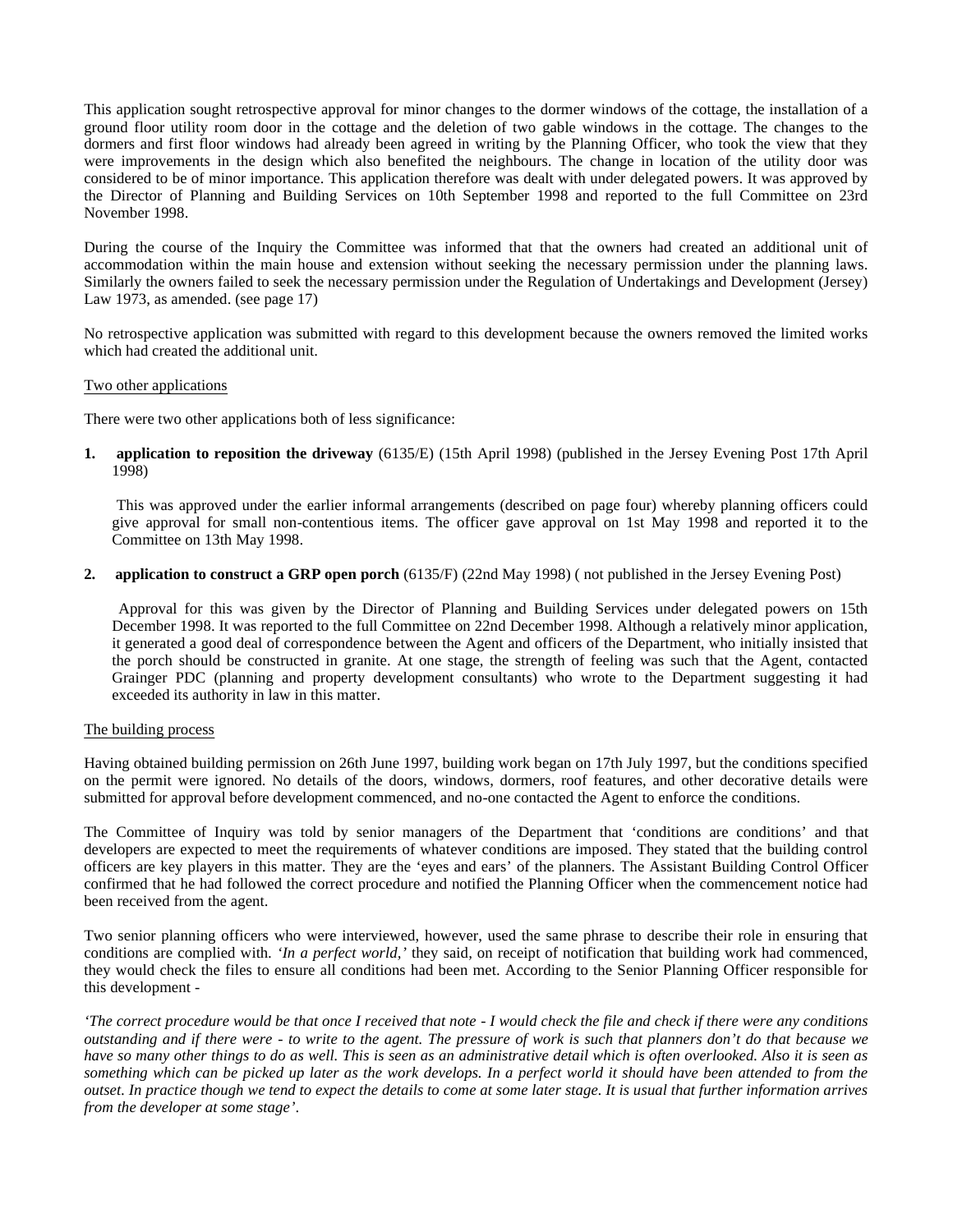She also alluded to an informal agreement between officers and developers which allows for a different interpretation to be placed on building conditions -

*'There is a very high degree of trust between planners and builders in Jersey - there is a 'Jersey way' - everybody knows everybody and it is important that there is a high level of trust'*.

#### Dormers and windows

It is significant that having correctly notified the Senior Planning Officer of the commencement of the work, the Assistant Building Control Officer then visited the site a further twenty-one times before the lack of information about dormers and roof features became an issue of concern for anyone within the Department. Indeed, it could be argued that the issue of the dormer windows may never have arisen at all, had a neighbour not contacted the Department, requesting to speak to a planning officer about his dormer windows and those at Beauvoir, which seemed large to him. It is also significant that, not only did the Agent fail to comply with the requirement to provide those details prior to commencement, the fact is the details have never been submitted for approval.

According to the Agent this is not unusual. In practice it is allowed to happen on many jobs. Having just completed work on another site on a busy main road where there were 50 dormer windows in that development, he argued that he had no reason to believe that planning would be unhappy with the windows and dormers he had in mind for Beauvoir as they were similar in design.

In view of the neighbour's question, the Senior Planning Officer visited the site, checked what had been built at Beauvoir against the approved plans, and discovered a discrepancy between the two. This, and the fact that the Agent had not complied with the conditions led the Senior Planning Officer to write to the Agent on 25th February 1998 stating -

*'The extension is now almost complete and the dormers and windows are unsatisfactory … the elevations, (and particularly the north elevation*) *do not now resemble the approved plans in that the dormers dominate the roof planes to the detriment of the overall design'.*

*'The windows themselves are particularly unsatisfactory since they are top hung uPVC with glazing bars in between the panes of glass and detract from the timber of the main house.'*

Subsequently the Senior Planning Officer reported the matter to the Planning and Environment Committee. The Planning and Building Services Department file contains a good deal of correspondence between the Department and the Agent at this time concerning what would and what would not be acceptable windows within the extension and the cottage.

## Changes in floor levels

In June 1998, there was a site meeting to determine how the dormer windows on the extension appeared to be located so much higher in the extension roof than the original plans suggested. At this meeting the Agent explained that originally it had been intended that there should be two steps down from the main house into the new extension, but that during the course of building work they had been eliminated. The effect of this was to raise all the floor levels within the entire extension by 400mm. The Sub-Committee had insisted that the ridge of the extension roof should not rise above the line of the gutter of the main house, so it had been necessary to reduce the space within the roof, between the bedroom floor and the ridge of the roof, by 400mm. As a result, the top of the dormers were closer to the ridge.

According to the Agent the removal of the ground floor steps had been agreed at a site meeting between the builder's foreman and the Assistant Building Control Officer. At the Committee of Inquiry, the Agent referred to minutes of a site meeting he had attended between the owners, the builders and himself, in which it is recorded that the foreman reported the outcome of a one-to-one meeting he had had with the Assistant Building Control Officer. For his part, the Assistant Building Control Officer has no recollection or record of any such meeting taking place.

The Agent also told the Committee of Inquiry that he had not realised the impact the removal of the steps would have on the elevations of the extension and so, when he submitted his revised plans, (6135/D/3), the drawings did not take account of the change.

This explanation was discounted in oral evidence by both the Assistant Building Control Officer and the current Senior Planning Officer. They take the view that the plans were flawed from the outset. According to them, they were not drawn correctly in the first place: there were discrepancies between various drawings and, not only did they not comply in the first development, they were not corrected in subsequent drawings.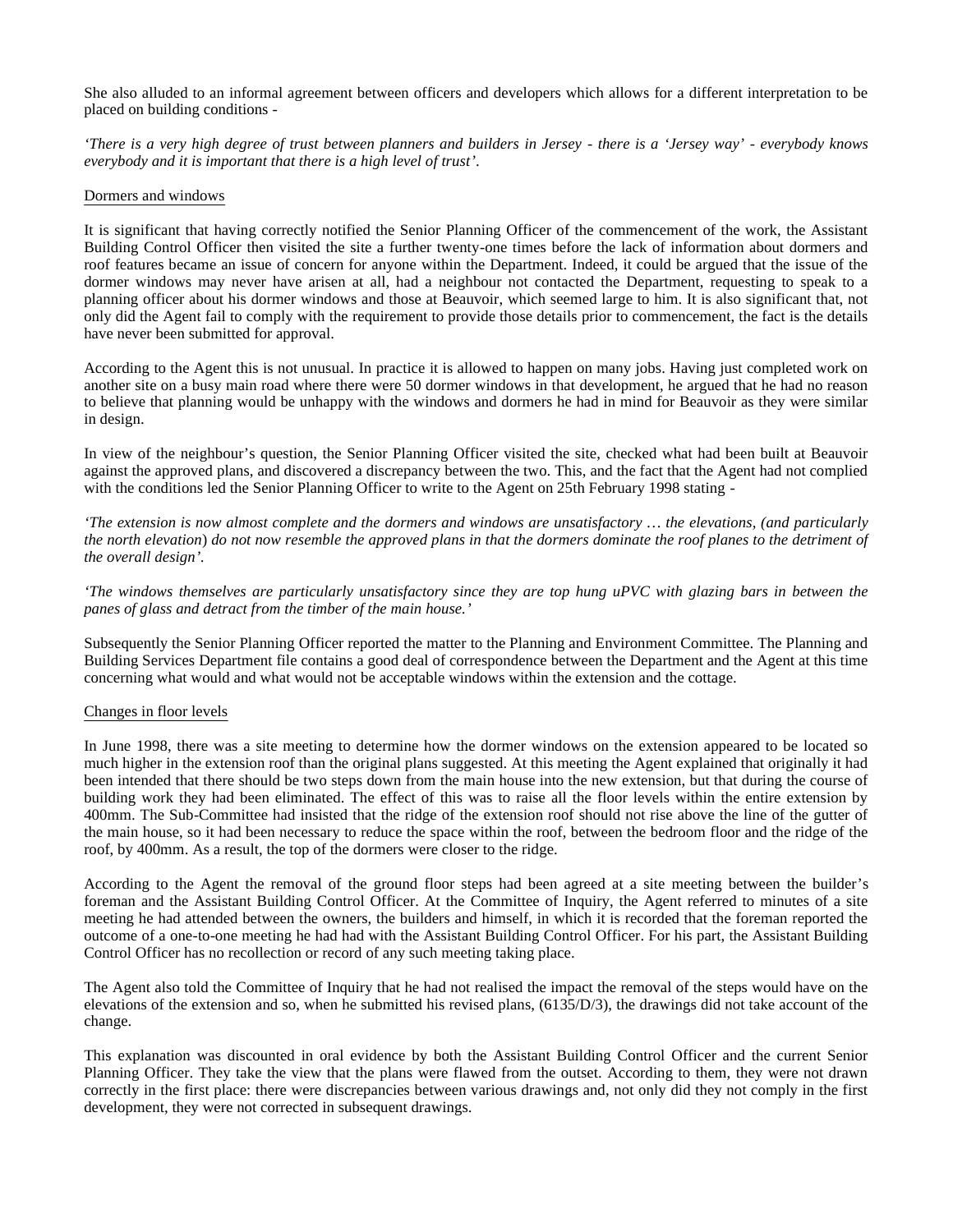## Consideration by the Planning and Environment Committee

In view of the above, the Planning and Environment Committee visited Beauvoir on 25th June 1998. At this stage, the options available to the Committee were few. At all times, the Committee has to be guided by consideration of what is 'reasonable'. This applies equally to the consideration of applications for permission to develop land under Article 6 of the Planning Law as to measures to enforce planning control under Article 8. Under the later Article, the Committee has power to require action to be taken to rectify any unauthorised development that may have occurred. Such action may include the demolition or alteration of any buildings or works that have been constructed otherwise than in accordance with approved plans or conditions.

Clearly, in this case, it could have been considered 'unreasonable' to require the demolition of a new building in order to correct a discrepancy of only 400mm (18inches) in the location of the dormer windows. The penalty would have been disproportionate to the offence. One Senior Planning Officer summed up the feeling of several witnesses interviewed by the Committee of Inquiry: '*To the lay person's point of view the building does not have a major impact on the environment. A trained person would say that the dormers are too high'.*

The Committee of Inquiry also noted that, even in instances where discrepancies are discovered earlier in the building process, the Planning and Environment Committee's powers are very limited. Similar authorities in the United Kingdom are able to issue 'stop work' notices enforceable until the owners, builders and agents comply with requirements.

In view of the above, the report prepared for the Planning and Environment Committee suggested two options that the Committee could take -

allow the works to remain and admonish the Agent for failing to provide accurate information to the Committee;

or

 take enforcement action and require the development to be altered in order to comply with that which was approved.

In these circumstances, the Planning and Environment Committee agreed that the works should be allowed to remain, and the President of the Planning Committee 29th June 1998 sent a letter admonishing the Agent for his actions on.

## Other issues

The building deviated from the original plans in two other minor respects. At a site meeting on 29th July 1997, the Senior Planning Officer recorded a minor deviation from the plans in that a 'step in the wall' (a break or a staggering in the wall) which had been included in the original plans had been removed. The file note suggested that the Agent had been told to submit revised plans to take account of the change. In his evidence he confirmed that he was asked to provide revised plans and also agreed that these revised plans were never submitted to the Department. According to him *'the job had already moved on far beyond that*'.

In her evidence to the Committee of Inquiry, the Senior Planner explained that such an alteration would constitute a 'revision' and that this change should have been referred to in 'revised plans'. She found it difficult to say whether the Agent knew that the change should have required a new application.

In August 1997, the Assistant Building Officer also noticed a discrepancy between the drawings and the foundations as they had been laid. He noticed that the footings were incorrect in that a room had been reduced by a couple of metres*.* In this case however, he contacted the Planning Officer who informed him that the Agent had discussed and agreed this alteration with her.

## Regulation of Undertakings

The Regulation of Undertakings and Development (Jersey) Law 1973, as amended, states that no person should carry out any development where the amount of floor space to be created is in excess of 1,500 sq. ft. unless he or she has been granted a licence. An application for a licence was considered by the Finance and Economics Committee on 11th May 1998, and a subsequent telephone conversation between the Acting Manager - Regulations and the Agent confirmed that the building work was already well-advanced, and that the development appeared to be in breach of the Regulation of Undertakings and Development Law. The Agent was therefore asked to provide the Finance and Economics Committee with a full explanation of why the development had commenced without a licence having been obtained.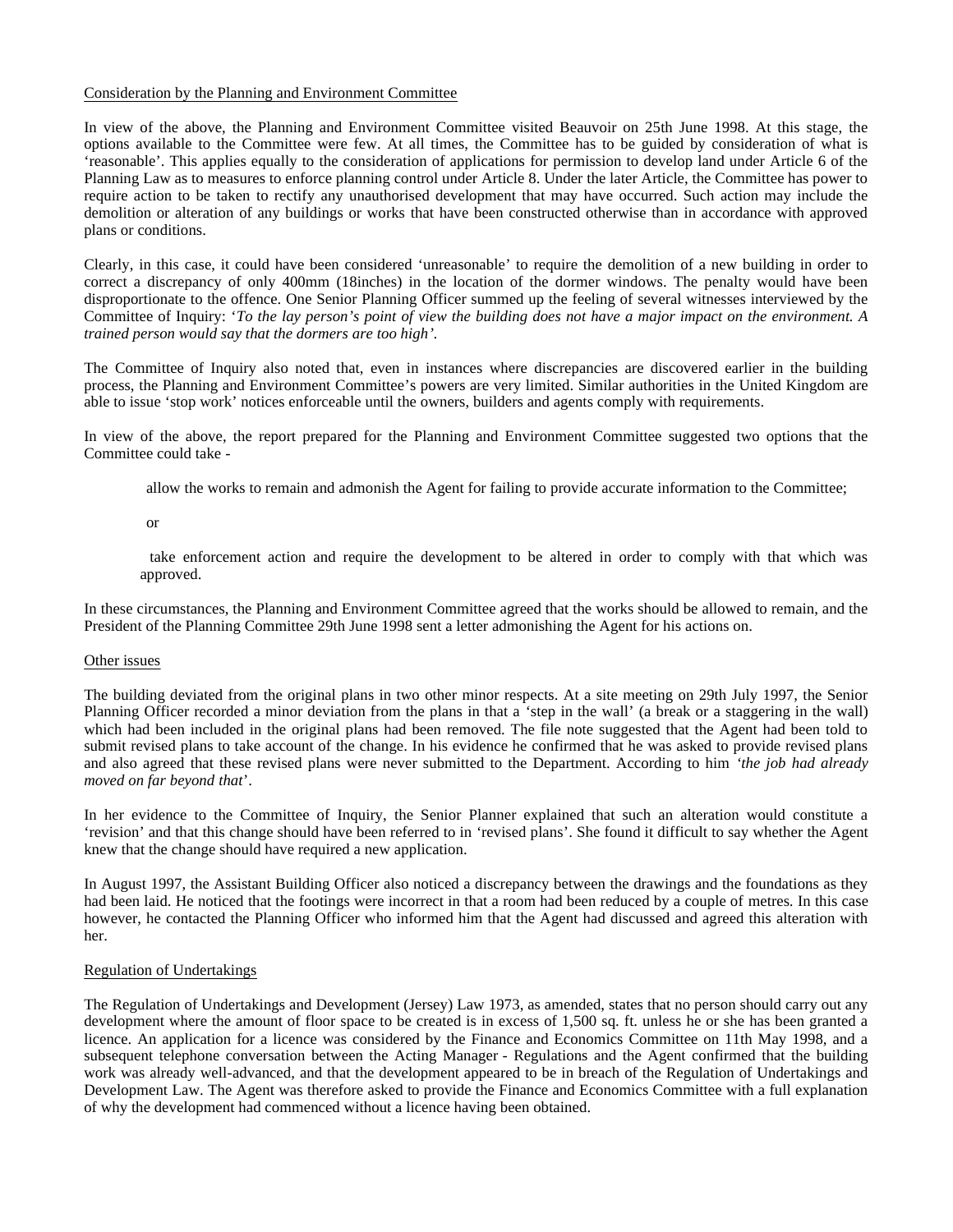The Committee received a letter dated 15th May 1998 from Crill Canavan (Solicitors) acting on behalf of the Agent, stating that the failure to apply for a licence at the appropriate time had been an oversight and that a full letter of apology would be sent to the Committee. In mitigation the letter also stated -

- *(a) 'no additional units of accommodation were being created;*
- *(b) the accommodation was to be used as a family home every effort had been made to speedily rectify the situation once the oversight was identified;*
- *(c) work on the site was voluntarily halted there appeared to be no process within the planning area to draw attention to the fact that a Part III licence might be required…'*

With regard to the lack of advice about the need to comply with the provisions of the Regulation of Undertakings Law, the Agent told the Committee of Inquiry that, in the past, agents used to receive letters from officers of the Finance and Economics Committee asking them to make applications, but this practice has now ceased. He admitted that as a professional he should have known what to do and acted accordingly. In the past he would have received a reminder, but on this occasion, without a reminder, he overlooked the requirement.

## Publication of applications in the Jersey Evening Post

Only on four occasions was information published in the Jersey Evening Post about applications with respect to developments at Beauvoir.

The first (application 6135/B) (published 21st June 1996), referred to the change of use of the field *'Field 1202A - change of use of silage fallow into domestic garden and orchard'.*

The second, (application 6135/C) (published 8th November 1996), referred to the application to demolish the cottage and rebuild and to add an extension to the main house. The entry read *'Field 1202A, Rue de la Croiserie - Demolish existing cottage and buildings and construct new cottage with integral garage and two storey extension to main house, incorporating dining room kitchen, new entrance, family room, snooker room, utility and garage with bedrooms and bathrooms on first floor'*

The third announcement (revised application 6135/D) (published 22nd August 1997) described the change of mind regarding the cottage and the wish to build a swimming pool in the grounds. The entry read *'demolish sub-standard outbuildings and construct two-storey dormer extension incorporating family room, snooker room, kitchen, utility room, double garage with bedrooms and bathrooms over. Modified dormers to existing cottage with extensions to form utility room, conservatory and swimming pool'.*

The final notice (application 6135/E) (17th April 1998), described the intention to *'reposition the vehicle access to the property'.*

## Failure to publicise Application 6135/D (21st March 1997)

Notice of this application was not published in the Jersey Evening Post. Subsequent investigation traced the fault to a computer system which had been installed only three weeks previously. This application sought permission to -

*'demolish the existing cottage and substandard building and construct a new dormer cottage and two-storey extension incorporating family room, kitchen, dining room, snooker room and double garage with bedrooms and bathroom over. Construct inground concrete swimming pool'*

Unaware that the above information had not been published in the Jersey Evening Post, officers compounded the problem by determining that there was no need to publish information concerning the Further Revisions (6135/D) (13th November 1997) or the retrospective application (6135/D) (27th July 1998).

## **Findings**

Having considered a wide range of evidence and opinion, the Committee of Inquiry finds a general lack of rigour in the application of planning procedures with regard to this development. On several occasions, the Agent did not comply with the requirements placed on him by the Planning and Building Services Department and, for its part, the Department failed to enforce the conditions it had established. There was a serious lack of communication within the Department's area team and, at times, it seems as if Planning Officers showed more concern over 'details' which they could not enforce (windows and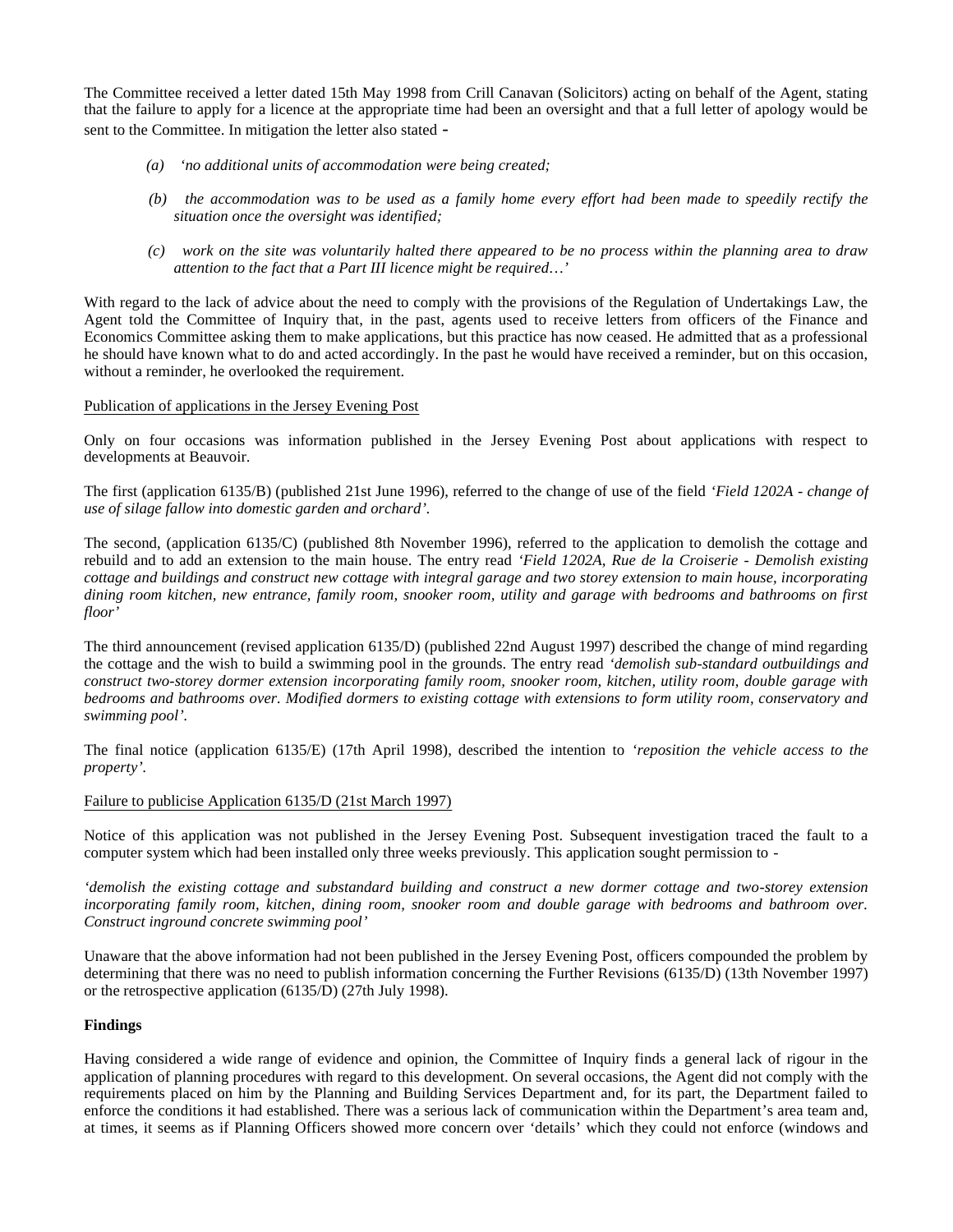porch material) rather than concentrating on more important matters such as compliance with planning consents.

To some extent also, the use of Department officers to produce drawings of design compromises diverted staff from other priorities, and contributed to a building which was thought by the Conservation Architect /Urban Designer to have little architectural merit; a view shared by all Planning Officers interviewed by the Committee of Inquiry.

In the case of Beauvoir, the problems highlighted above were compounded by inadequate public information (described in the JEP as 'Field 1202A' for example - a title which would not suggest alterations and extensions to a domestic property). On some occasions relevant information was not published at all.

This resulted in a general lack of public information and a great deal of alarm, fear and mistrust was felt by the immediate neighbours. The Committee of Inquiry accepts that the concerns raised by neighbours would have carried little weight in planning terms but nonetheless 'justice must be seen to be done'. There was confusion, for example about the meaning of the expression "with the same footprint (which does not mean "within the same footprint")", and how this was interpreted with regard to the cottage. The complaints by neighbours about the development process therefore are justified.

Despite the above, the Committee notes that the discrepancy in plans and buildings which led to the investigation by the full Planning and Environment Committee amounted to only 400 mm (18 inches), and therefore the Committee of Inquiry concludes that the decision taken to allow the building to remain as built was the only reasonable option available to the Planning and Environment Committee at that stage of the development.

The Committee of Inquiry was also pleased to note that since this matter was raised in the States, the Department has taken steps to address several of the issues raised. There has been, for example, a significant improvement in the quality and detail of information submitted to the Jersey Evening Post.

Although the Committee of Inquiry is mindful of the fact that it has investigated only one single development and that it can be dangerous to draw general conclusions from particular examples, it would suggest that the Planning and Environment Committee gives consideration to the following recommendations -

#### Recommendations

| Public information  | Greater attention should be paid to ensuring development applications are well-publicised. In<br>particular that information published in the press and sent to parish halls contain the full address of<br>the property to be developed and that consideration should be given to the production of notices to<br>be affixed to properties to draw the attention of neighbours to development applications.                                                                                                                                                                                                                        |
|---------------------|-------------------------------------------------------------------------------------------------------------------------------------------------------------------------------------------------------------------------------------------------------------------------------------------------------------------------------------------------------------------------------------------------------------------------------------------------------------------------------------------------------------------------------------------------------------------------------------------------------------------------------------|
| Objections          | Objectors to proposed developments should have the opportunity to discuss their concerns with<br>planning officers and, in instances where the Committee visits a site, objectors should have the<br>opportunity to discuss their objections with Committee members on site.                                                                                                                                                                                                                                                                                                                                                        |
| Consultation        | When consulting parish authorities regarding proposed developments, the Planning and<br>Environment Committee should specify the topic(s) on which it wishes to receive parochial<br>comment.                                                                                                                                                                                                                                                                                                                                                                                                                                       |
| Development permits | Conditions imposed on development permits should be clear and unequivocal. If consent is given,<br>subject to further details to be supplied before commencement of work, the requirement should be<br>enforced. If, in particular cases, planners are prepared to allow building work to progress to a certain<br>stage in the development, they should state this clearly on the consent form.                                                                                                                                                                                                                                    |
| Enforcement         | Consideration should be given to strengthening the Planning and Environment Committee's<br>powers with regard to the enforcement of planning and building conditions. A range of sanctions<br>should be considered. In particular, the Committee should be empowered to require developers to<br>stop work on a site where planning conditions have not been complied with.                                                                                                                                                                                                                                                         |
| Quality assurance   | The Planning and Environment Committee should review its policy of using its own staff to assist<br>developers achieve a design compromise acceptable to the Committee. Despite the Sub-Committee<br>Chairman's assertion that this is done to improve the quality of architecture in the Island, in this case<br>it encouraged the creation of a large development which to a trained eye is 'acceptable' but of little<br>merit. Without the support of drawings produced by Department officers, developers may be<br>encouraged to pay closer attention to the qualifications and reputations of architects who they<br>employ. |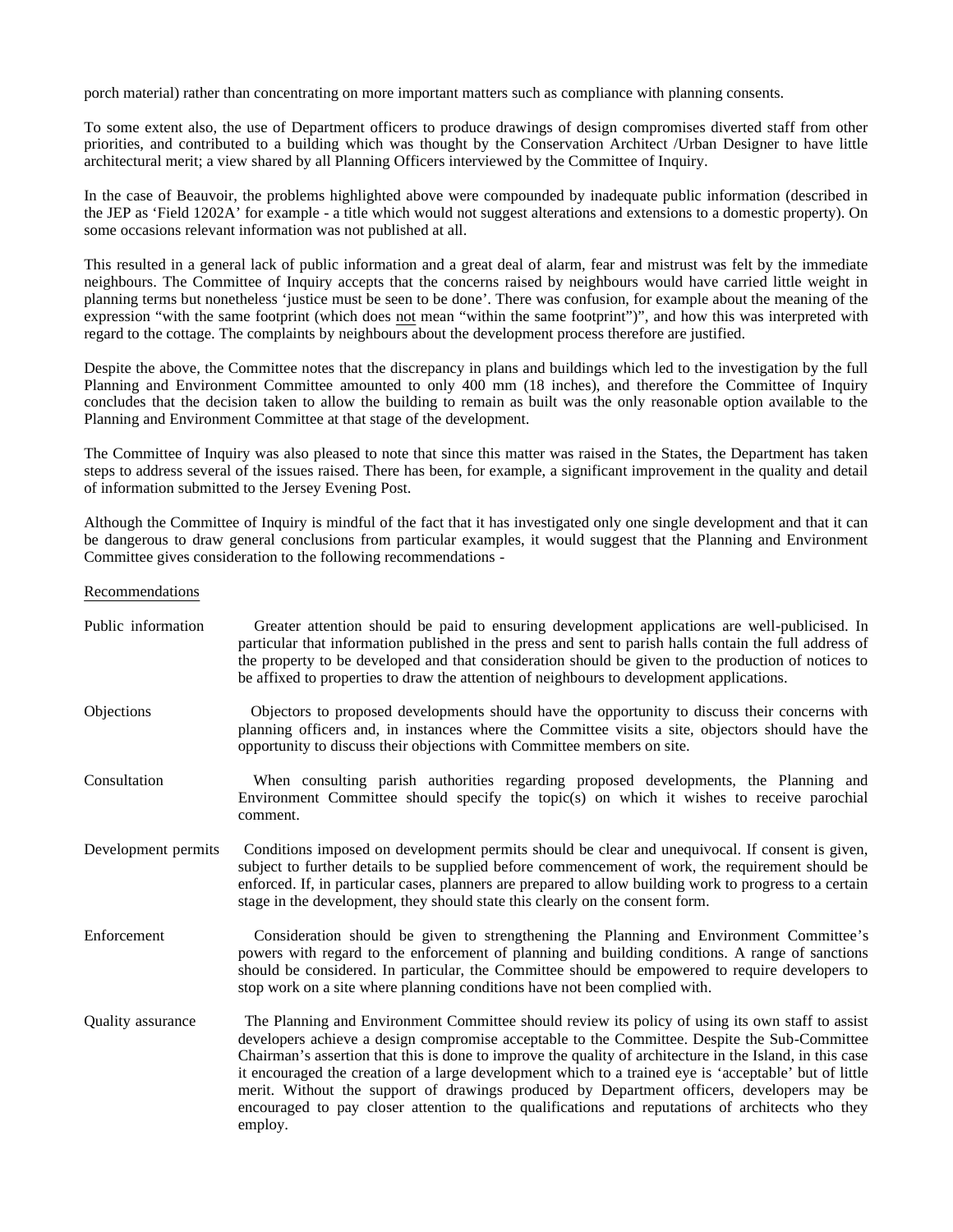The Committee wishes to place on record its appreciation of the support given by its Committee Clerk, Mrs. Anne Harris, and its Executive Officer, Mr. David Greenwood, during its work and in the compilation of this report.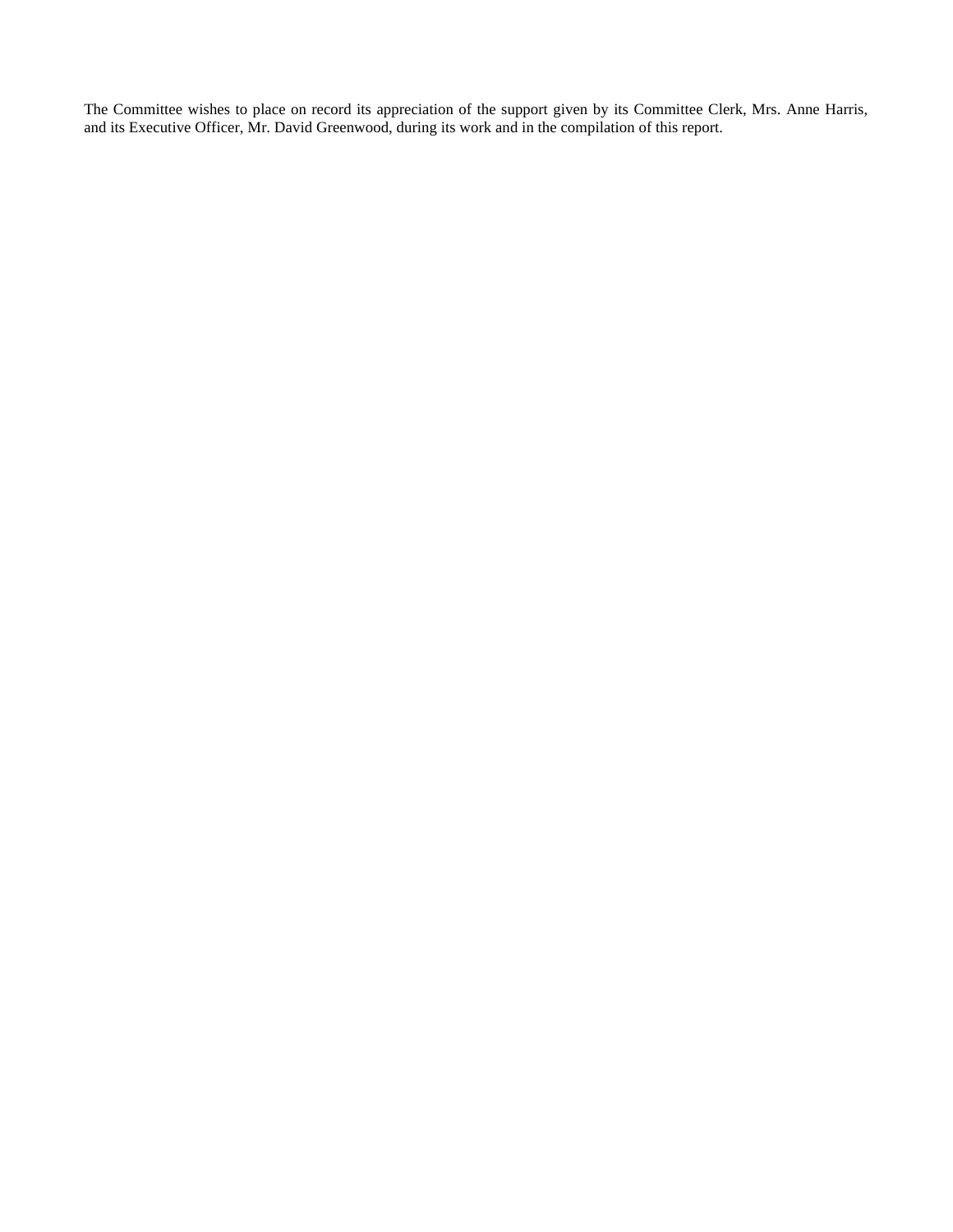Signed -

| Senator L. Norman          |  | Date |
|----------------------------|--|------|
|                            |  |      |
|                            |  |      |
| Deputy D.R. Maltwood       |  | Date |
|                            |  |      |
| Deputy A. Breckon          |  | Date |
|                            |  |      |
|                            |  |      |
| Deputy J.J. Huet           |  | Date |
|                            |  |      |
|                            |  |      |
| Deputy K.W. Syvret, M.B.E. |  | Date |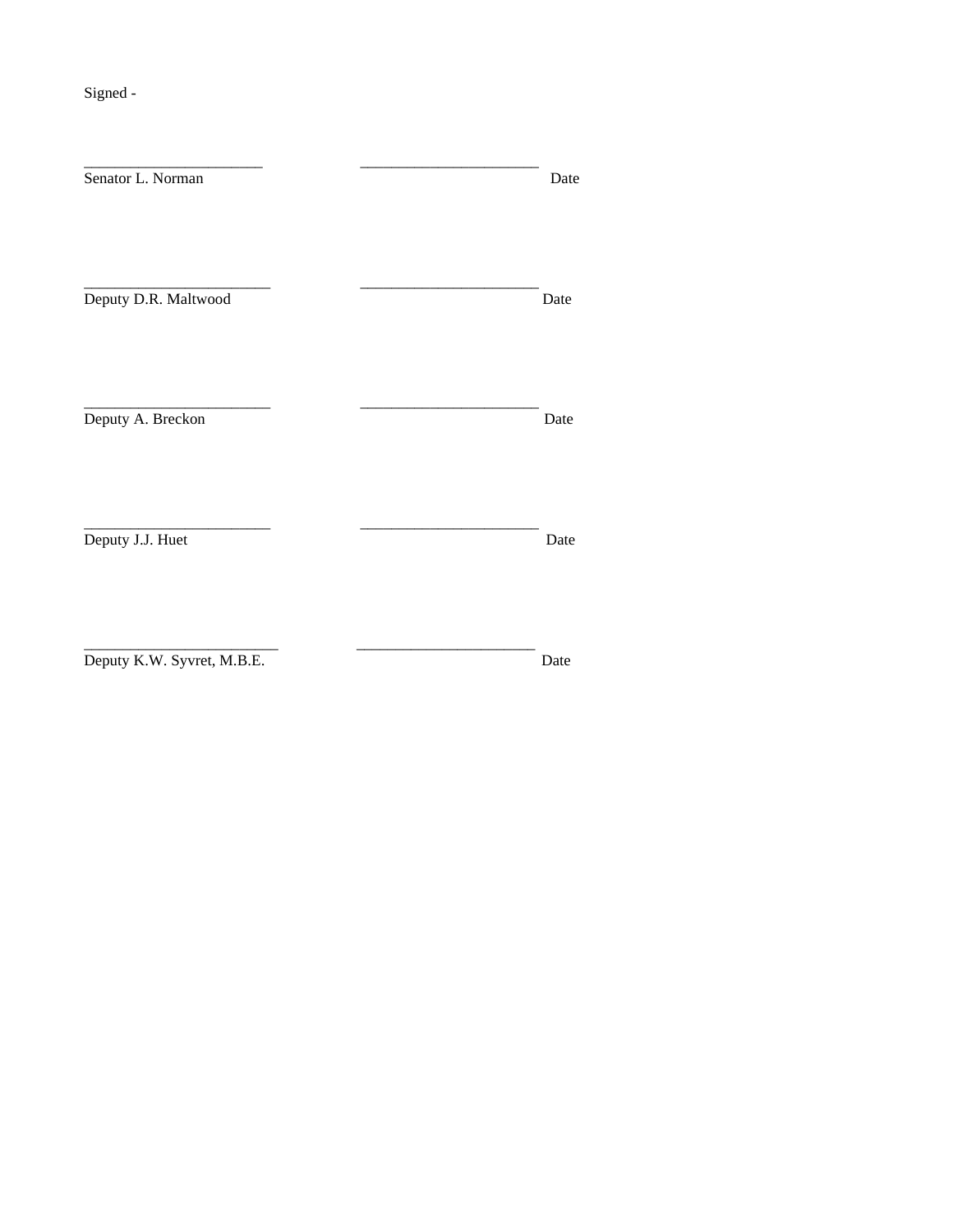| Senator N. Queree          | President of the Planning and Environment Committee                                                      |  |  |
|----------------------------|----------------------------------------------------------------------------------------------------------|--|--|
| Deputy A.J. Layzell        | Vice -President of the Planning and Environment Committee, Chairman of the<br>Applications Sub-Committee |  |  |
| Mr. J. Young               | Chief Executive Officer Planning and Environment Committee                                               |  |  |
| Mr. P.C.F. Thorne          | Director of Planning and Building Services                                                               |  |  |
| Miss J. Van Huysen         | Senior Planner (March 1997 - September 1997)                                                             |  |  |
| Mr. N. Fagan               | Senior Planner (September 1997 - present day)                                                            |  |  |
| Mrs. K. Wagstaffe          | Former Senior Planner (Left the Department in March 1997)                                                |  |  |
| Mr. D. Hallam              | Assistant Building Control Officer (Employed throughout the period)                                      |  |  |
| Dr. and Mrs. M.H. Gleeson  | Owners of Beauvoir                                                                                       |  |  |
| Mr. J.S. Livingstone       | The Owners' Agent                                                                                        |  |  |
| Mr. M. Collins             | Foreman of the building firm J F Marett Ltd                                                              |  |  |
| Mr. and Mrs. R.J. Astridge | Owners of property neighbouring Beauvoir                                                                 |  |  |
| Senator R.J. Shenton OBE   | Author of the report and proposition requesting the States to establish a Committee of<br>Inquiry        |  |  |
| Deputy D.L. Crespel        | Deputy of the Parish of Trinity                                                                          |  |  |
| Connétable P.R. Cabot      | Connétable of the Parish of Trinity                                                                      |  |  |

# **Witnesses interviewed by The Committee of Inquiry**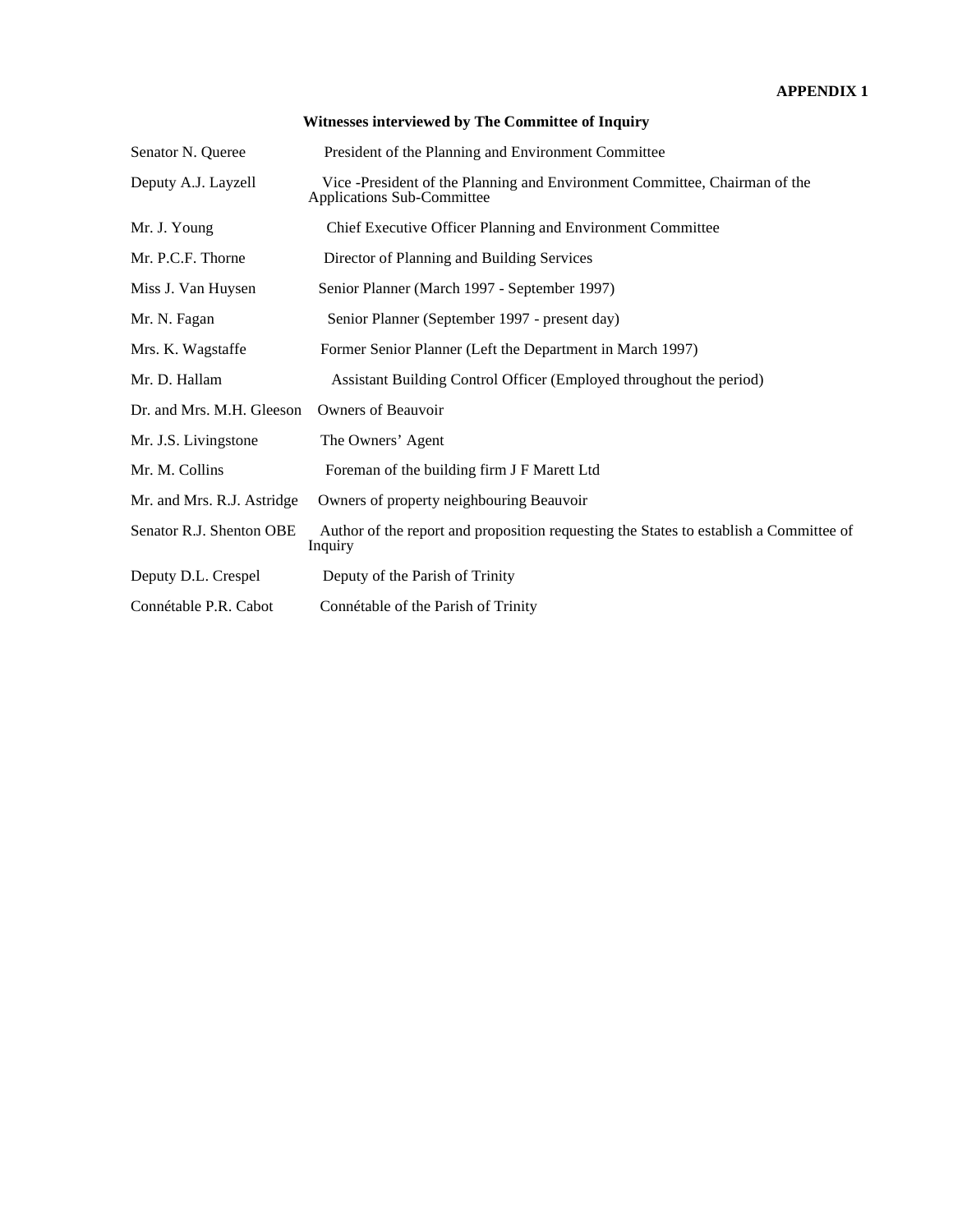## **APPENDIX 2**

## **Planning and Building Services officers involved in the Beauvoir development**

| Mr. P.C.F. Thorne  | Director of Planning and Building Services                                  |
|--------------------|-----------------------------------------------------------------------------|
| Mrs. K. Wagstaffe  | Former Senior Planner - (left the department in March 1997)                 |
| Miss J. Van Huysen | Senior Planner - (employed in this post from March 1997 to September 1997)  |
| Mr. N. Fagan       | Senior Planner - (employed in this post from September 1997 to present day) |
| Mr. D. Hallam      | Assistant Building Control Officer - (employed throughout the period)       |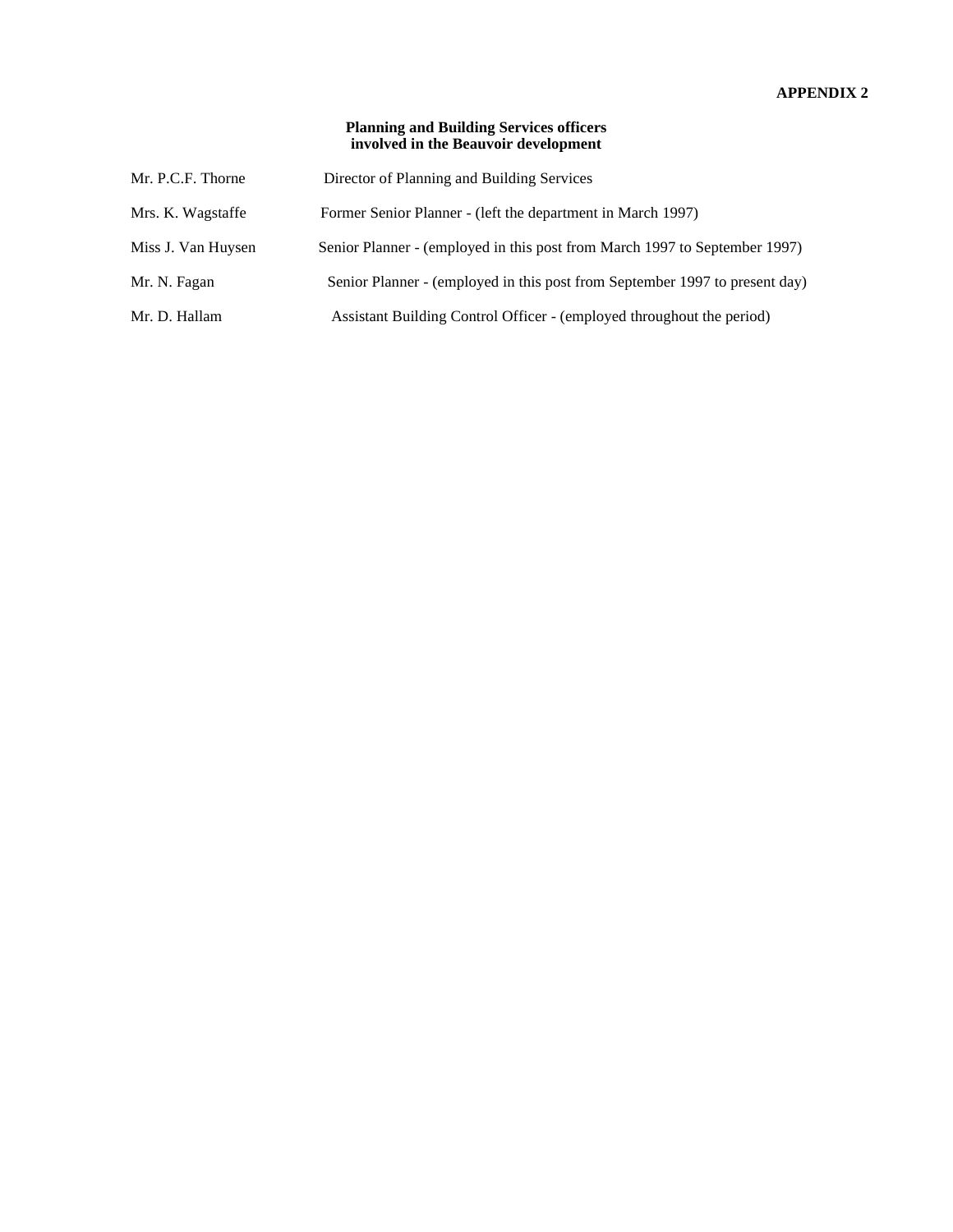**STATES OF JERSEY LAW 1966, AS AMENDED - DELEGATION OF FUNCTIONS: PLANNING AND BUILDING CONTROL**

**\_\_\_\_\_\_\_\_\_\_\_\_\_\_\_**

**Presented to the States on 19th November 1996 by the Planning and Environment Committee**

**\_\_\_\_\_\_\_\_\_\_\_\_\_\_\_\_\_\_\_\_\_\_\_\_\_\_\_\_\_\_**

 $\pmb{\times}$ 

# **STATES OF JERSEY**

## **STATES GREFFE**

175 **1996** R.C.34

Price code: 50p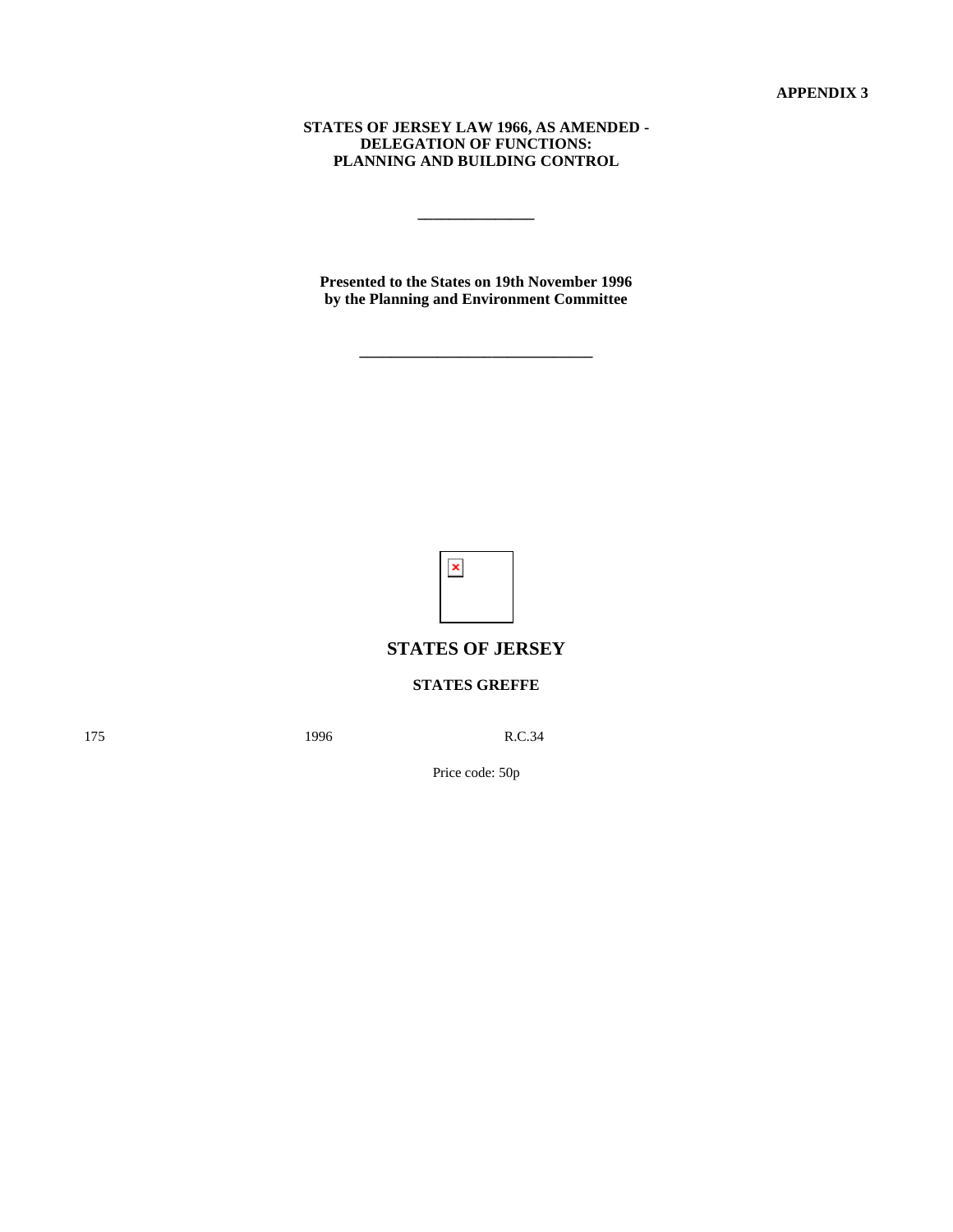#### **Report**

On 7th November 1996, the Planning and Environment Committee made an Act delegating certain of its functions under the Island Planning (Jersey) Law 1964, as amended, the Public Health (Control of Buildings) (Jersey) Law 1956, as amended, and the Building Bye-Laws (Jersey) 1996.

The terms of the delegation are recorded in an Act of the Committee in the following terms -

 "The Committee, with reference to Act No. 10 of 7th November 1996, and in pursuance of Article 36A of the States of Jersey Law 1966, as amended, delegated to the Applications Sub-Committee and the Director of Planning and Building Services (or in his absence the Assistant Directors of Planning with regard to (a) and the Assistant Director for Building Control with regard to (b)), the following functions -

#### (a) **Island Planning (Jersey) Law 1964, as amended**

| Article 6 |  | decisions on applications for permission to develop land |  |
|-----------|--|----------------------------------------------------------|--|
|           |  |                                                          |  |

- Article 10 decisions on applications for permission to display advertisements
- Article 19 decisions on applications to import caravans into the Island
- Article 20 decisions on requests to erect or station movable structures.

#### (b) **Public Health (Control of Buildings) (Jersey) Law 1956, as amended Building Bye-Laws (Jersey) 1996**

 Articles 5 and 7 decisions on applications for permission under the Building Bye-Laws and relaxations of the Bye-Laws.

 The Committee agreed that the delegation of those functions included the power to grant permission, to grant permission subject to conditions, or to refuse permission. The Committee also agreed that these arrangements should commence from Monday, 11th November 1996.

The Committee also agreed a memorandum $\frac{[1]}{[1]}$  outlining for administrative purposes the manner in which, in practice, the responsibility for decision-making would be exercised between itself, the Applications Sub-Committee, and the Director and his Assistant Directors. The Committee instructed the Chief Executive Officer to make the memorandum available to the public.

The Committee instructed the Greffier of the States to present this Act to the States for information."

The delegation was effective from 11th November 1996.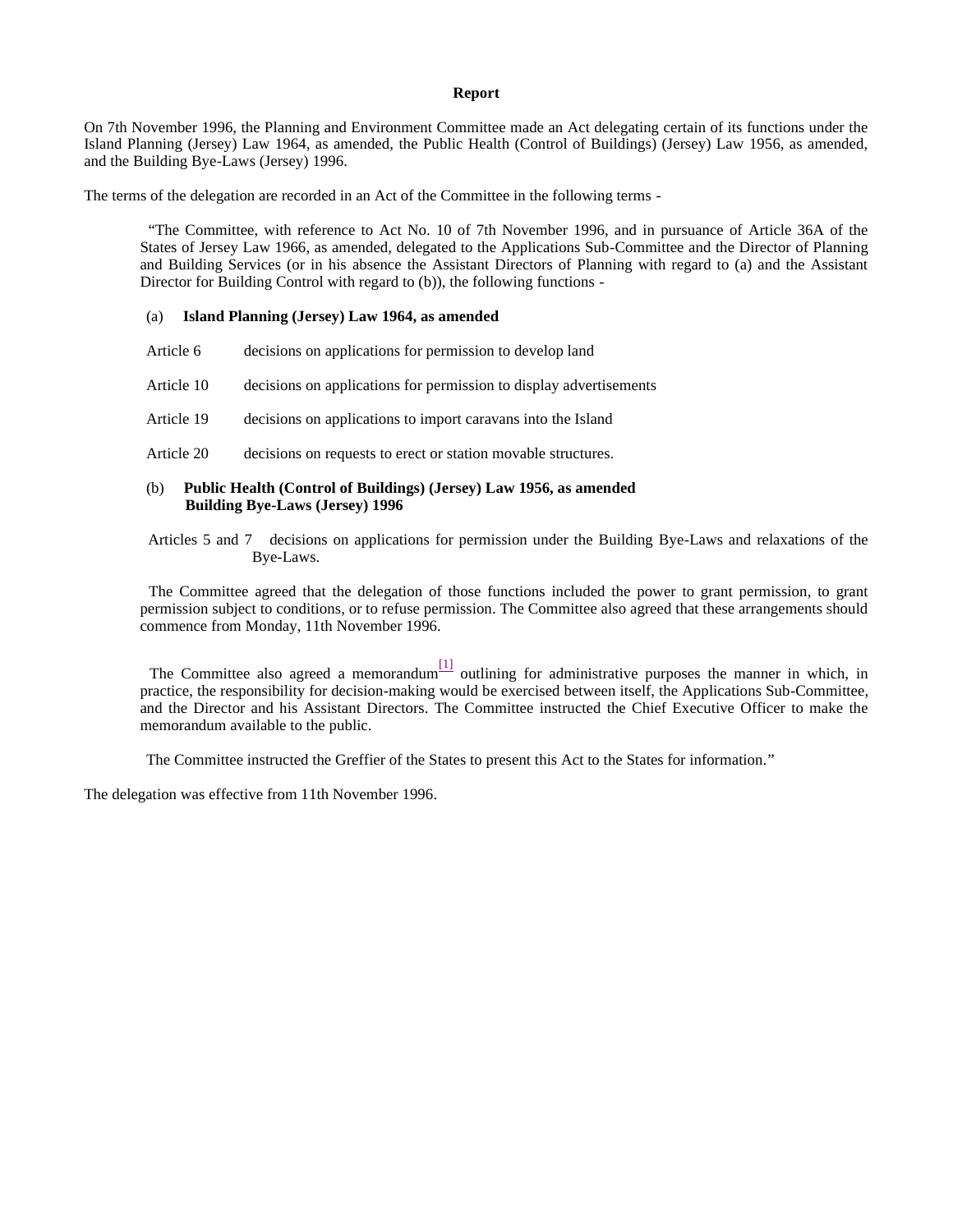#### **PLANNING AND ENVIRONMENT COMMITTEE**

DELEGATION OF FUNCTIONS Internal Practice and Procedures - From 11th November 1996

## **PLANNING AND BUILDING APPLICATIONS**

#### **In pursuance of Article 36A of the States of Jersey Law, as amended, the Planning and Environment Committee at its meeting on 7th November 1996 decided to delegate certain of its functions under the following Laws -**

#### **Island Planning (Jersey) Law 1964, as amended (IPL) Public Health (Control of Building) (Jersey) Law 1956, as amended (PHL) R & O 8982 Building Bye-Laws (Jersey) 1996**

This memorandum describes the procedure by which the Committee will make its decisions under the delegated functions which will be exercised respectively by the Committee, the Applications Sub-Committee, and the Director of Planning and Building Services (or in his absence the Assistant Directors of Planning in respect of planning applications and the Assistant Director of Building Control in respect of Building Bye-Laws applications).

..........................................................................................................................

The **Planning and Environment Committee** will make decisions on the following matters -

- (a) any application under IPL Articles 6 and 10, PHL Articles 5 and 7 and the Building Bye-Laws referred to it by the Director of Planning and Building Services or the Applications Sub-Committee;
- (b) requests for reconsideration of decisions made by the Director of Planning and Building Services or the Applications Sub-Committee to refuse permission or impose conditions. In such cases the Committee will invite a personal presentation by the applicant and/or his adviser;
- (c) all applications recommended for approval in the Green Zone and the Marine Protection Zone which would require submission of a proposition to the States;
- (d) whether to serve all Notices under the Island Planning (Jersey) Law 1964, as amended, and the Public Health (Control of Buildings) Law 1956, as amended;
- (e) whether to modify or revoke an extant permission (IPL Article 7).

..............................................................................................................

Decisions of the Committee will be recorded as Acts of the Committee.

The **Applications Sub-Committee** will make decisions under IPL Articles 6, 10, 19 and 20, PHL Articles 5 and 7, and the Building Bye-Laws on -

- (a) all applications where a political representation has been made, either for or against the proposal;
- (b) all applications which have become contentious by virtue of the number or strength of representations made;
- (c) all applications which would involve a departure from the Committee's policy but where, in its opinion there are good grounds to consider approving the application.

Decisions of the Sub-Committee will be recorded in the minutes of the Sub-Committee. The Planning and Environment Committee will subsequently be informed of all decisions made by the applications Sub-Committee and of representations made.

...............................................................................................................

The **Director of Planning and Building Services**, or in his absence the Assistant Director (Planning) or the Assistant Director (Building Control) as appropriate, will make decisions under IPL Articles 6, 10, 19 and 20, PHL Articles 5 and 7 and the Building Bye-Laws -